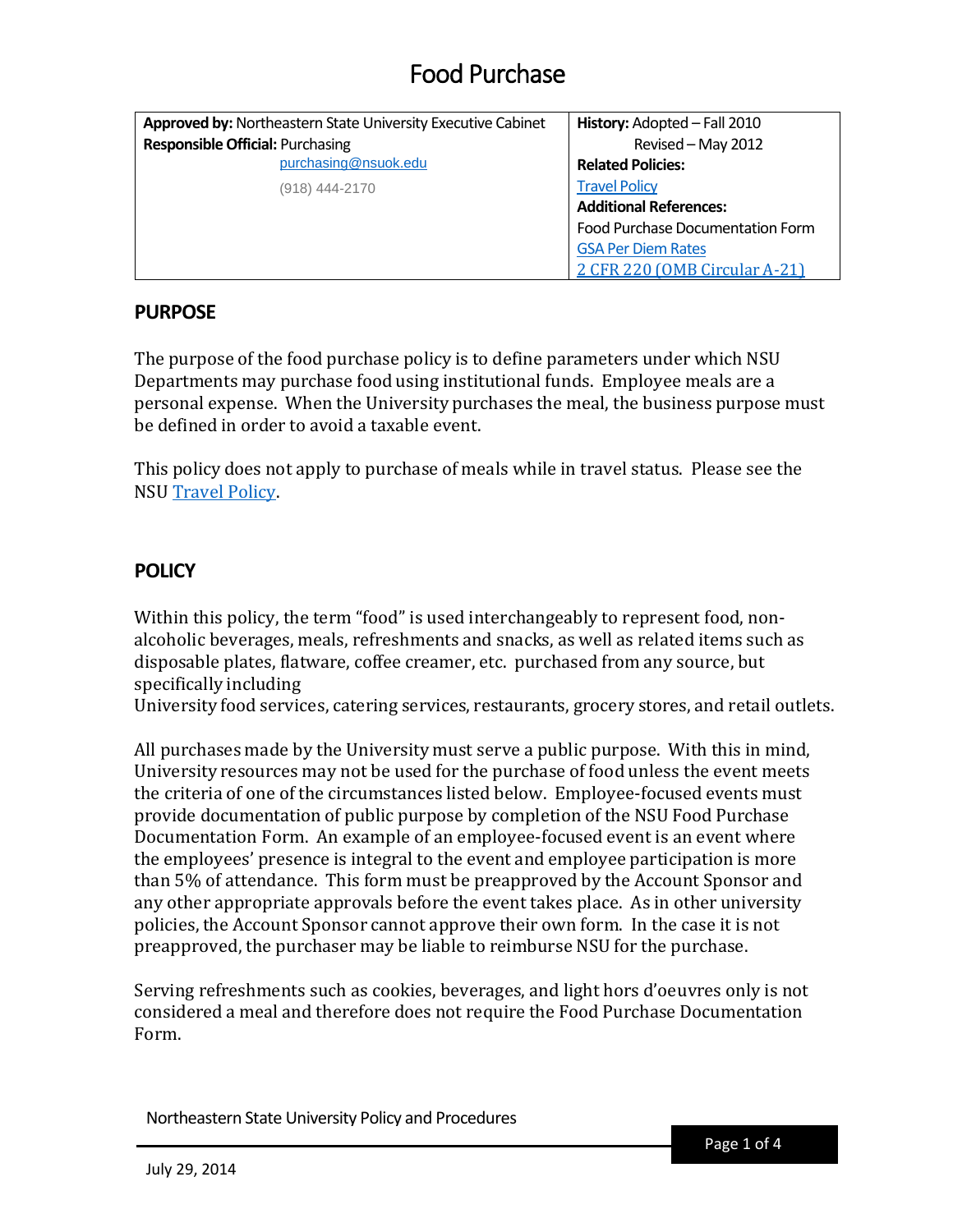A publicly publicized event where invitees are notified through multiple media (such as campus-wide e-mail, RiverHawks Weekly, or campus-wide posters) does not require submission of the Food Purchase Documentation Form. In such cases, attach the publicized documentation to the invoice or receipts.

Student-centered events by definition are considered to be public. A student event is attended by members of a recognized NSU student organization at a public event where all members or their elected representatives are invited. A Food Purchase Documentation Form is not required for student-centered events.

#### All purchases are limited by available departmental budget.

Designated instructional organizations may not purchase food except as directly required for the instruction of a course, i.e.: the purchase of groceries for use in a Family Consumer Science cooking course or feed for laboratory animals. The purchase of alcoholic beverages with University funds is prohibited. Employee reimbursement requests for food purchases must be accompanied by a completed NSU Food Purchase Documentation form. **Tips and Oklahoma sales tax are not included in the reimbursable amount.** Employees may not authorize their own reimbursement. Requests for reimbursement must include detailed receipts, the FOAP to be charged, and the ID number of the employee to be reimbursed.

### **PUBLIC PURPOSE CRITERIA**

Limits below are based upon the Government Services Administration's established per diem rates. To find the current daily rate, visit [www.gsa.gov/portal/category/21287.](http://www.gsa.gov/portal/category/21287)

- 1. **Recruiting Meals**: Meals for prospective faculty, staff or students, and for the necessary University host(s) thereof, when such meals are necessary to a timely discussion of the business interests of the University, limited to one-half the daily per diem rate per person, per meal.
- 2. **Business Meals**: Meals for business associates, vendors or customers of the University and the necessary University host(s) thereof when such meals are necessary to a timely discussion of the business interests of the University, limited to one-half the daily per diem rate per person.
- 3. **Working Meals:** Meals taken during work when the meal enhances or extends the quantity or quality of the work, limited to one-half the daily per diem rate per person per meal.

Northeastern State University Policy and Procedures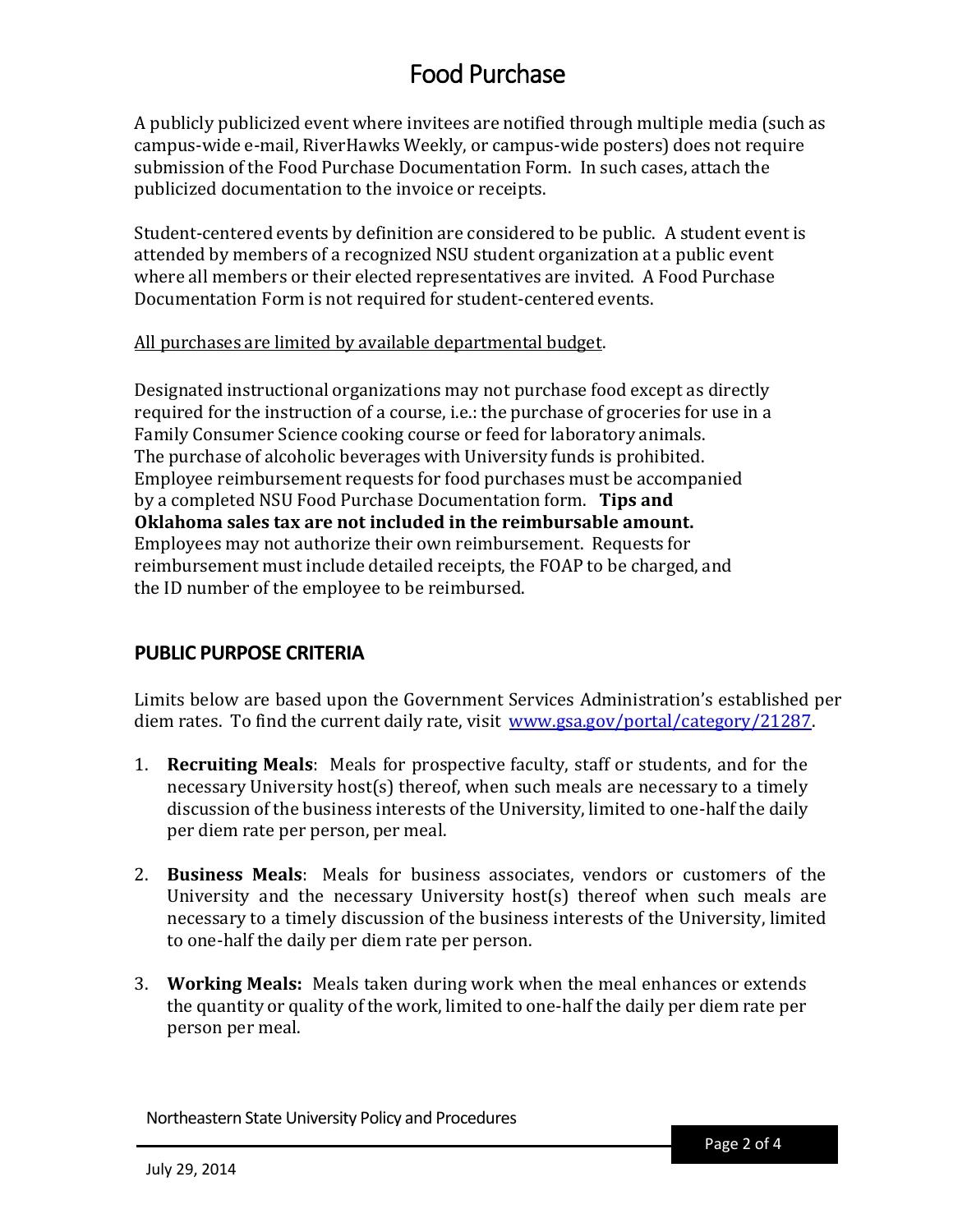- 4. **Employee and Student Recognition Functions:** Meals for functions honoring faculty, staff or student recipients of awards or milestones, limited to those awards and recognitions that are regularly awarded through an established program. Approval by the appropriate Vice President or their designee is required.
- 5. **Meetings, Retreats and Seminars:** Meals for University employees or students at planning or training meetings, retreats or seminars, limited to the amount approved by the Vice President or President.
- 6. **Business Development:** The reasonable and necessary functions and events that promote, market and develop:
	- a. the University professional service interests or business interests,
	- b. the University business environment by community development, or
	- c. the University business image as a partner in community development.

Such functions must be necessary or customary and appropriate to the standards of the business community within which the University sponsoring entity operates. Approval by the appropriate Vice President or President is required.

- 7. **Special Events:** Special events that have extraordinary significance and importance to one of the University's missions and that reasonably and necessarily serve to advance or enhance one of its missions, as determinedand approved by the Provost or the President.
- 8. **Grant Programs:** Sponsored grant programs follow 2 CFR 220 (OMB Circular A-21) which specifically disallows the purchase of food or food items unless the sponsor specifically allows for the purchase of food. Such authorization will usually be found in the budget or budget narrative of the sponsoring party. Research Administration staff can provide guidance related to specific grants.
- 9. **Student Meals:** Meals for students representing the University in academic, artistic, athletic or cultural competitions, presentations or promotions. No approval is required.